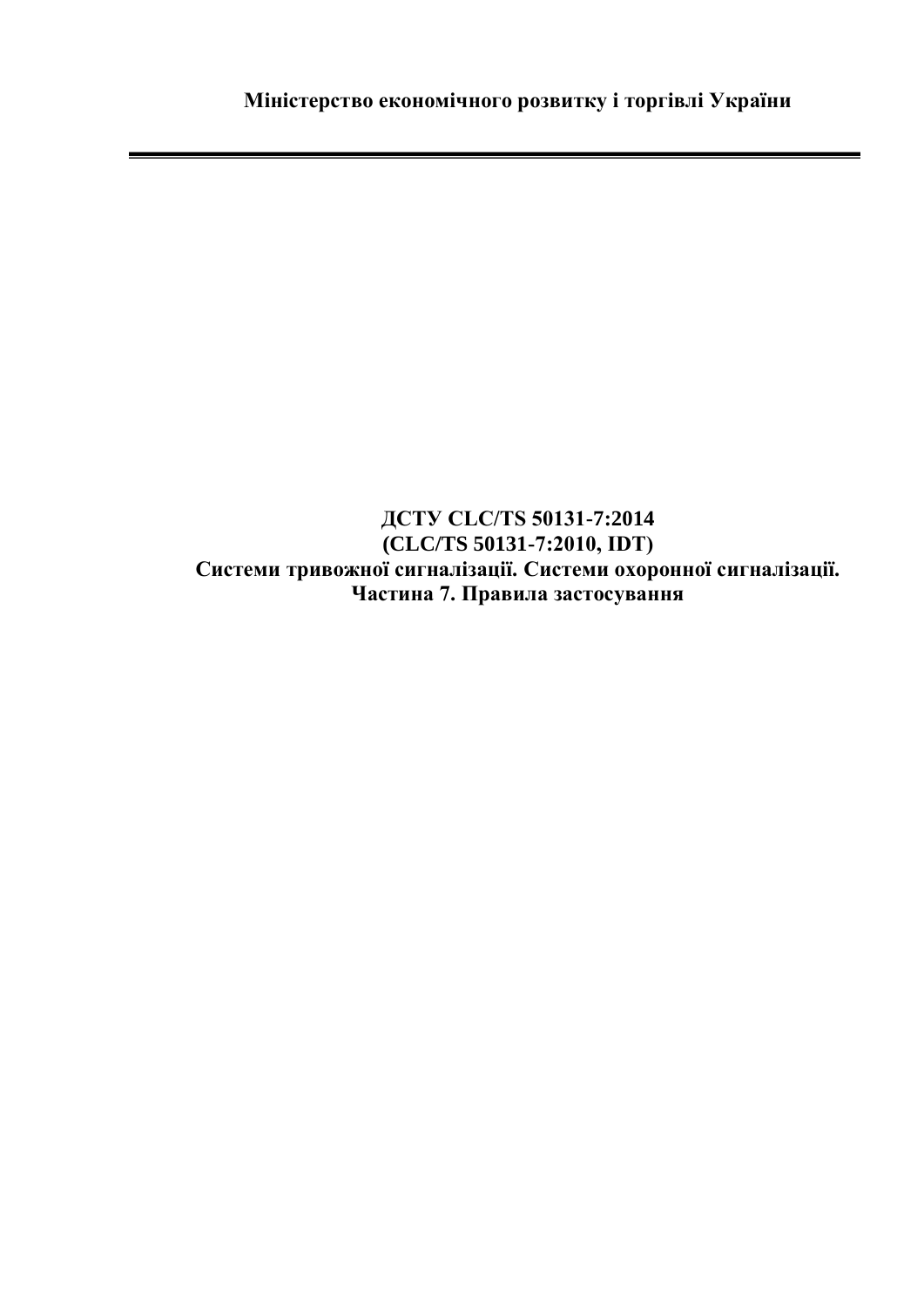EN CLC/TS 50131-7:2010 Alarm systems — Intrusion and hold-up systems Part 7: Application guidelines

Прийнято як національний стандарт методом підтвердження за позначенням ДСТУ CLC/TS 50131-7:2014 Системи тривожної сигналізації. Системи охоронної сигналізації. Частина 7. Правила застосування

Наказ від 30.12.2014 № 1494

Чинний від 1 січня 2016 року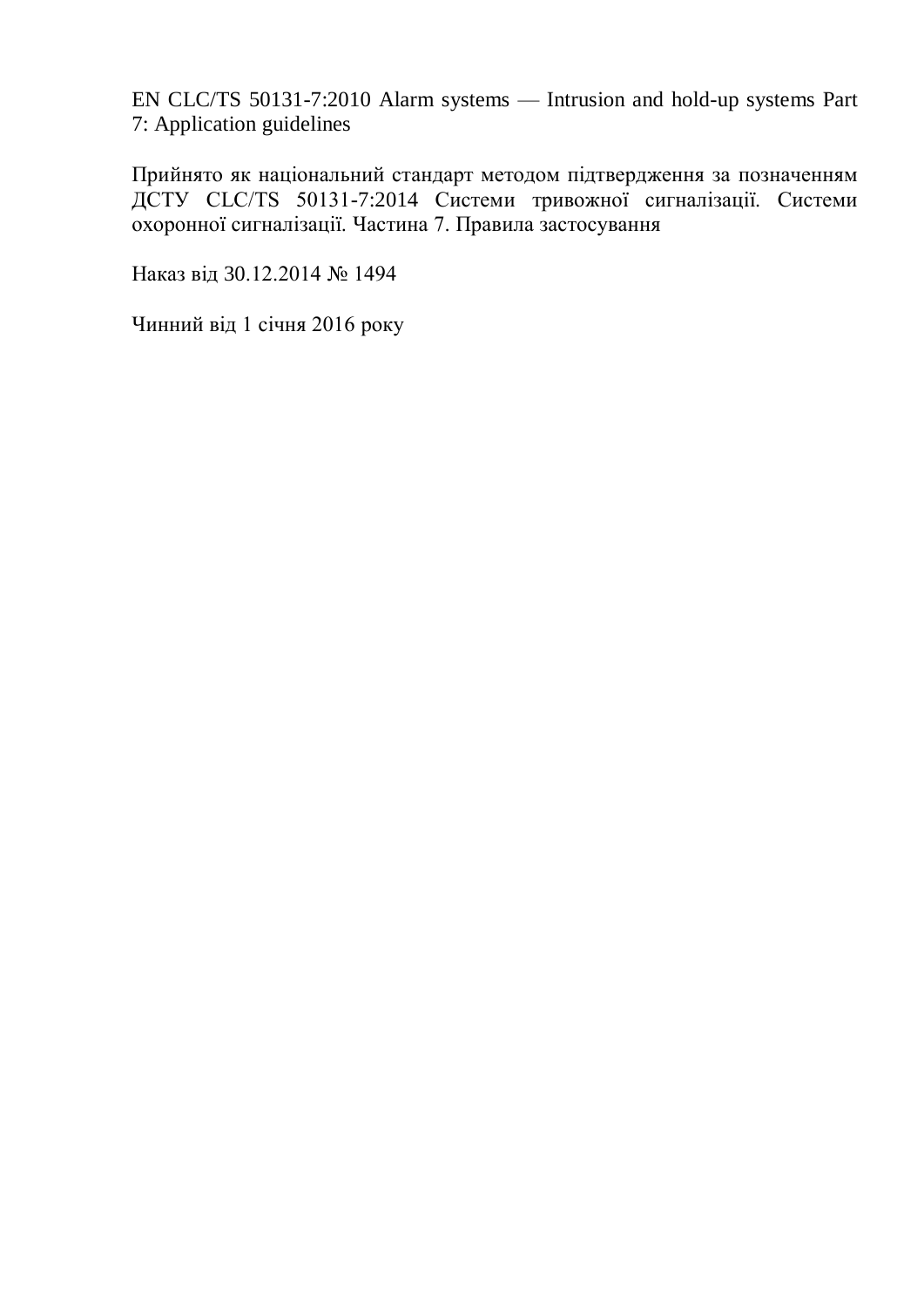## **CONTENTS**

Introduction 1 Scope 2 Normative references 3 Terms, definitions and abbreviations 3.1 Terms and definitions 3.2 Abbreviations 4 Security grade of l&HAS 4.1 Security grading 5 Environmental classification 5.1 Environmental Class I - Indoor 5.2 Environmental Class II - Indoor - General 5.3 Environmental Class III - Outdoor - Sheltered or indoor extreme conditions 5.4 Environmental Class IV - Outdoor - General 6 General 6.1 Other components 6.2 Electrical safety 6.3 Unwanted alarms 6.4 Responsibility 6.5 Qualifications 6.6 Competence 6.7 Tools 6.8 Confidentiality 6.9 Consultation 6.10 Compatibility 7 System design 7.1 Location survey - Risk 7.2 Location survey - Other influences 7.3 System design proposal 8 Installation planning 8.1 General 9 System installation 9.1 Installation process 10 Inspection, functional testing and commissioning 10.1 Inspection 10.2 Functional testing 10.3 Commissioning 10.4 Handover 10.5 Test period 10.6 Acceptance 10.7 As-fitted document 10.8 Certificate of conformance 11 Documentation and records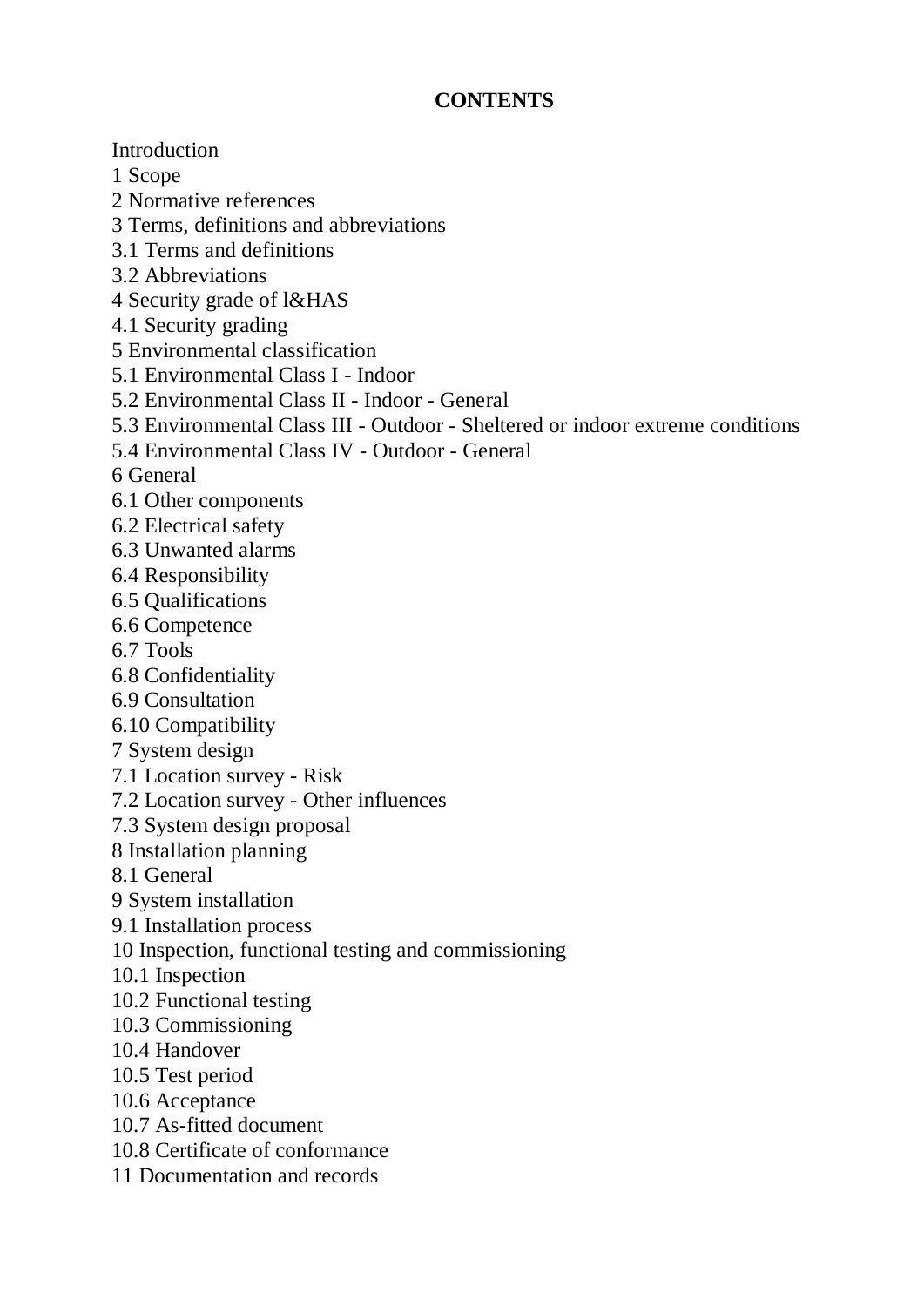11.1 Documentation 11.2 Records 12 Operation of l&HAS 13 Maintenance and repair of l&HAS 13.1 General 13.2 Inspection and servicing 13.3 Repair Annex A (normative) Special national conditions Annex В (informative) System design - Location survey - Contents Annex С (informative) Systems design - Location survey - Building Annex D (informative) Location survey - Influences affecting l&HAS originating within the supervised premises Annex E (informative) Location survey - Influences affecting l&HAS originating outside the supervised premises Annex F (informative) Levels of supervision Annex G (normative) Information to be included in the system design proposal Annex H (informative) Technical survey Annex I (informative) System record (log book) Annex J (informative) Maintenance Annex К (informative) Flow chart Bibliography Table Table F.1 - Levels of supervision Figure Figure K.1 - Flow chart

## **SCOPE**

These application guidelines include guidance on the design, planning, operation, installation, commissioning and maintenance of l&HAS installed in buildings. Requirements for l&HAS are specified in EN 50131-1:2006.

The recommendations of this Technical Specification (TS) also apply to IAS and HAS when these systems are installed independently.

When an l&HAS does not include functions relating to the detection of intruders, the requirements relating to intrusion detection do not apply.

When an l&HAS does not include functions relating to hold-up, the requirements relating to hold-up do not apply.

NOTE Unless otherwise stated the abbreviation l&HAS is intended to also mean IAS and HAS.

These application guidelines are intended to assist those responsible for establishing an l&HAS to ascertain the appropriate design of l&HAS both in terms of the extent of the supervision required and in determining the grade of system performance necessary to provide the degree of supervision considered appropriate.